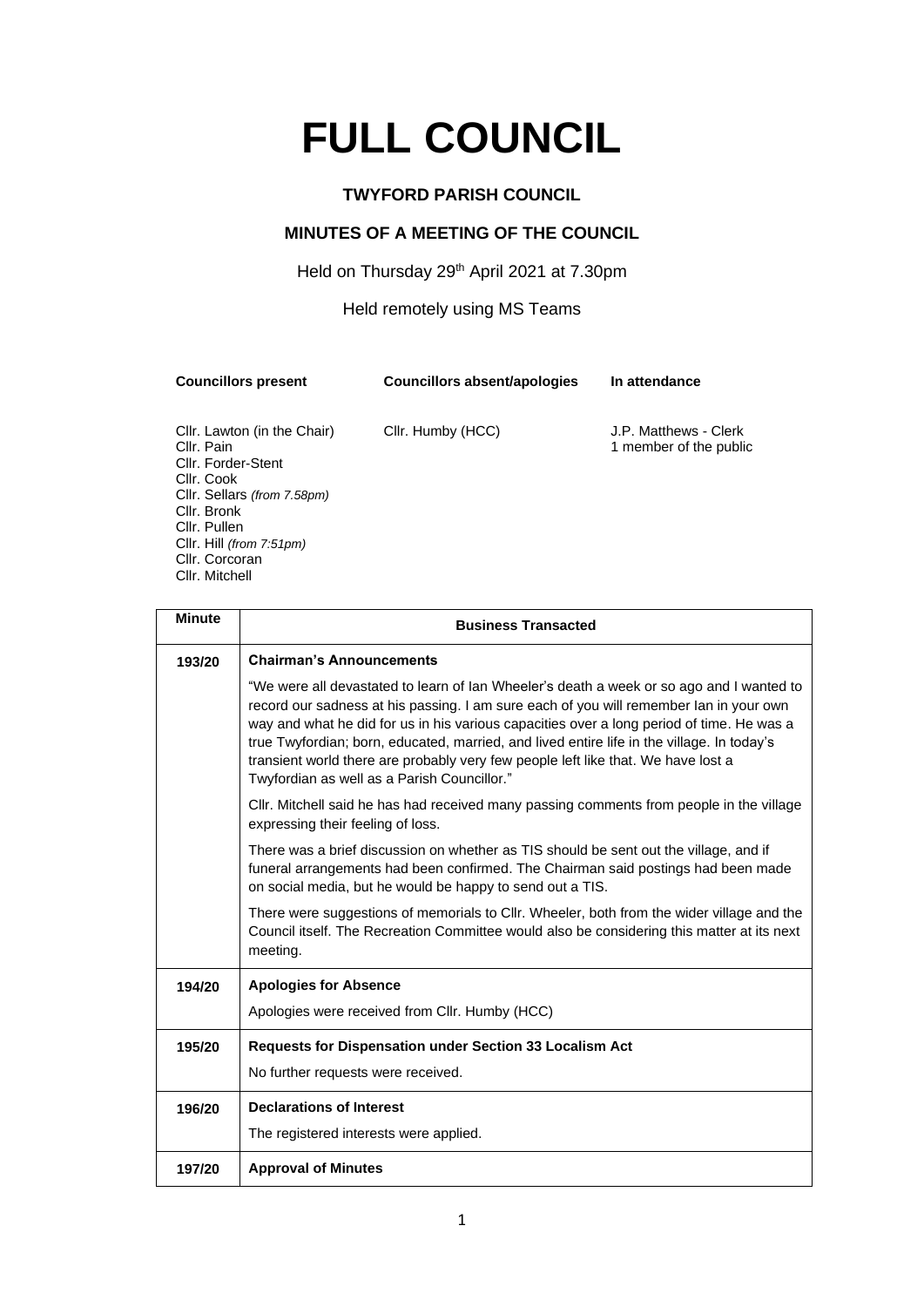|          | It was Resolved that minutes of the meeting of Twyford Parish Council held on 25 <sup>th</sup><br>March 2021 be approved.                                                                                                                                                                                                                                                                                                                                                                 |  |
|----------|-------------------------------------------------------------------------------------------------------------------------------------------------------------------------------------------------------------------------------------------------------------------------------------------------------------------------------------------------------------------------------------------------------------------------------------------------------------------------------------------|--|
|          | Proposed by Cllr. Forder-Stent, seconded by Cllr. Pullen                                                                                                                                                                                                                                                                                                                                                                                                                                  |  |
| 198.1/20 | <b>Public Representation</b>                                                                                                                                                                                                                                                                                                                                                                                                                                                              |  |
|          | There was no public representation made.                                                                                                                                                                                                                                                                                                                                                                                                                                                  |  |
|          | <b>County Councillor's report</b>                                                                                                                                                                                                                                                                                                                                                                                                                                                         |  |
| 198.2/20 | No report was received due to the Purdah period.                                                                                                                                                                                                                                                                                                                                                                                                                                          |  |
|          |                                                                                                                                                                                                                                                                                                                                                                                                                                                                                           |  |
| 198.3/20 | <b>District Councillors' report</b><br>CIIr. Bronk advised that due to the imminent election for Winchester City Councillors (but                                                                                                                                                                                                                                                                                                                                                         |  |
|          | not within the Colden and Twyford ward), Hampshire County Councillors and the<br>Hampshire and Isle of Wight Police and Crime Commissioner, this report has been<br>restricted to provide only a brief update on matters that have been raised by residents<br>and reported upon previously (and which were progressed by both Cllr. Cook and Cllr.<br>Bronk).                                                                                                                            |  |
|          | <b>Compton Lock and surrounding area</b>                                                                                                                                                                                                                                                                                                                                                                                                                                                  |  |
|          | Staff from the Winchester City Council Neighbourhood Services Team were recently<br>observed visiting Compton Lock and Berry Meadow on several occasions; and our local<br>Police Community Support Officer has also reported on a recent visit.                                                                                                                                                                                                                                          |  |
|          | White road markings                                                                                                                                                                                                                                                                                                                                                                                                                                                                       |  |
|          | Residents may be pleased to see that several white line markings on Twyford roads have<br>recently been repainted. These include multiple SLOW markings in Park Lane and the<br>High Street (but unfortunately not the approach to Norris's Bridge) and to mark the need<br>to give way when exiting The Drove at the junction with Segars Lane and Queen Street.<br>CIIr. Cook advised the Norris bridge white lines are expected to be completed in the week<br>following this meeting. |  |
|          | Segars Lane Drainage and road sign                                                                                                                                                                                                                                                                                                                                                                                                                                                        |  |
|          | Repairs to the foul water drain in Segars Lane have been carried out recently following<br>the identification of a long-standing problem causing discharge of water at times of heavy<br>rainfall. Following damage to the Segars Lane sign (unrelated to the recent works) the<br>sign has been removed for repair or replacement. Cllr. Cook has raised concerns with<br>Highways about soil that has been banked up.                                                                   |  |
|          | <b>Other Matters</b>                                                                                                                                                                                                                                                                                                                                                                                                                                                                      |  |
|          | CIIr. Cook advised that the Winchester Fun Run has been given the go ahead for this<br>year and the opening of Sport and Leisure Park would take place on Saturday 29th May.                                                                                                                                                                                                                                                                                                              |  |
| 199/20   | Update on matters arising from the minutes of the previous Full Council meeting                                                                                                                                                                                                                                                                                                                                                                                                           |  |
|          | Nothing to report                                                                                                                                                                                                                                                                                                                                                                                                                                                                         |  |
| 200/20   | Update from the Planning Committee                                                                                                                                                                                                                                                                                                                                                                                                                                                        |  |
|          | A conversation had not yet taken place between Cllr. Mitchell and the Fishing Club<br>regarding the signs at Norris' Bridge. The Clerk would pass details onto Cllr. Mitchell.                                                                                                                                                                                                                                                                                                            |  |
| 201/20   | <b>Update from the Recreation Committee</b>                                                                                                                                                                                                                                                                                                                                                                                                                                               |  |
|          |                                                                                                                                                                                                                                                                                                                                                                                                                                                                                           |  |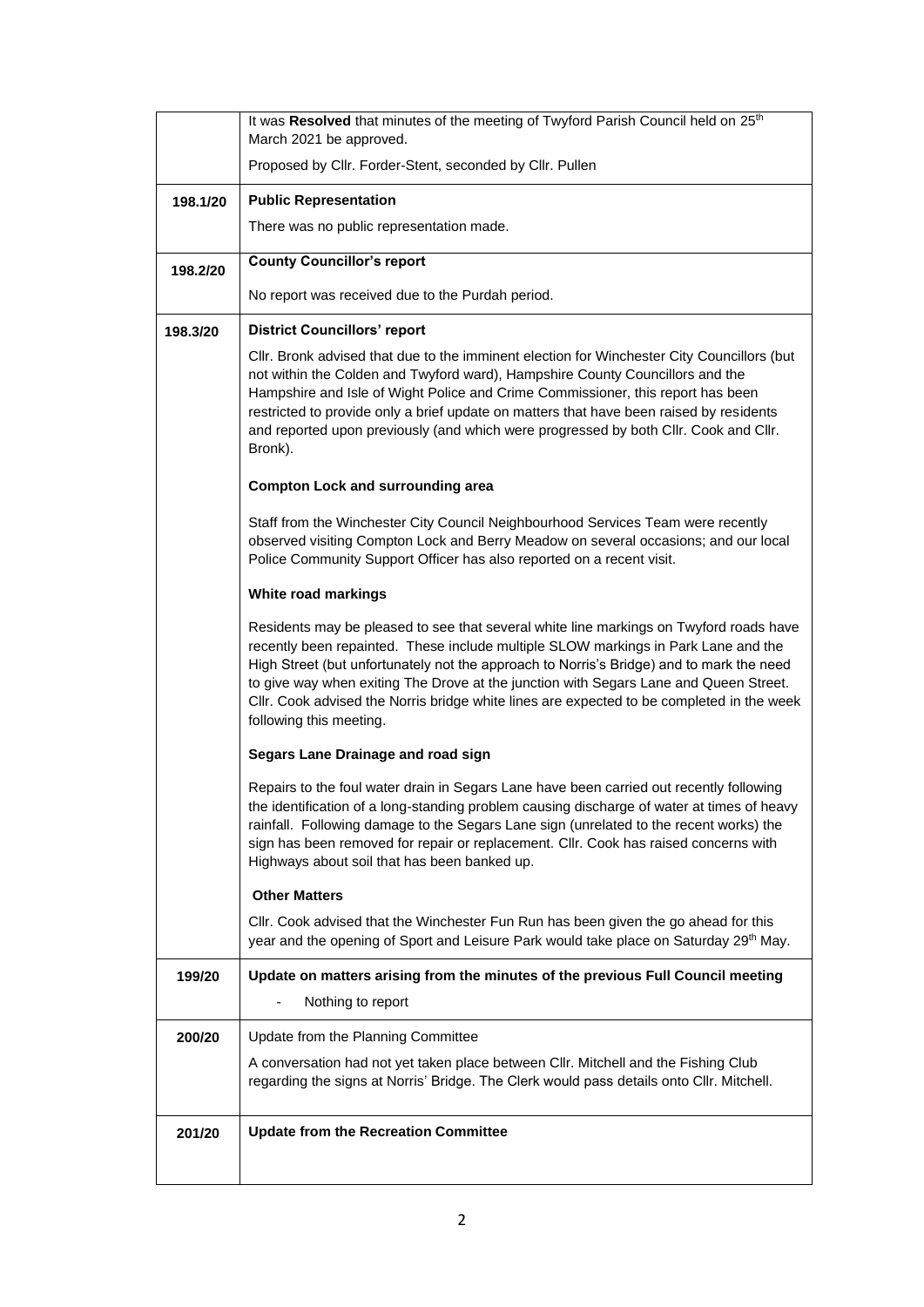|          |                                                                                                                                                               |             | The Clerk advised the Council there were two items from the minutes of the Recreation<br>Committee meeting of 25 <sup>th</sup> March that required Full Council attention:                                                                                                                                                                                                                                                                                                                                                                                                                                                                                                                                                                                                                   |
|----------|---------------------------------------------------------------------------------------------------------------------------------------------------------------|-------------|----------------------------------------------------------------------------------------------------------------------------------------------------------------------------------------------------------------------------------------------------------------------------------------------------------------------------------------------------------------------------------------------------------------------------------------------------------------------------------------------------------------------------------------------------------------------------------------------------------------------------------------------------------------------------------------------------------------------------------------------------------------------------------------------|
|          |                                                                                                                                                               |             | It was noted that the final drawing of the landscape masterplan for Hunter Plan<br>had been received and that the MUGA as indicated on the drawing would not<br>proceed as envisaged on that plan due to the refurbishment of the basketball<br>area which would introduce a multi-use ball game area.<br>It was Resolved to approve the introduction of licensing for personal trainers<br>and exercise groups at Hunter Park as per the Hiring Fees Schedule (April<br>2021), subject to notifying the Council's insurers of this.<br>Members also discussed whether licensing should extend to professional dog walkers,<br>but that this should be considered further by the relevant committees and evidence<br>obtained as to how widespread this was occurring on the Council's land. |
| 202/20   | <b>Update from the Finance Committee</b>                                                                                                                      |             |                                                                                                                                                                                                                                                                                                                                                                                                                                                                                                                                                                                                                                                                                                                                                                                              |
|          | The committee had met earlier in the week to review the Q4 Financial reports and VAT<br>return. Cllr. Sellars talked members through the Q4 Cashbook Summary. |             |                                                                                                                                                                                                                                                                                                                                                                                                                                                                                                                                                                                                                                                                                                                                                                                              |
|          | seconded by Cllr. Lawton                                                                                                                                      |             | It was Resolved to approve the Q4 Cashbook Summary. Proposed by Cllr. Forder-Stent,                                                                                                                                                                                                                                                                                                                                                                                                                                                                                                                                                                                                                                                                                                          |
| 202.1/20 | <b>Statement of Accounts for 2020/21</b>                                                                                                                      |             |                                                                                                                                                                                                                                                                                                                                                                                                                                                                                                                                                                                                                                                                                                                                                                                              |
|          |                                                                                                                                                               |             | The RFO introduced this report and advised members that the figures in this statement<br>would form part of the Annual Return for Council approval at May or June's meeting. Cllr.<br>Sellars talked members through the statement and explanation of the variances.                                                                                                                                                                                                                                                                                                                                                                                                                                                                                                                         |
|          | there being a disposal of any asset.                                                                                                                          |             | The RFO explained the variance in total fixed assets was due to how items, specifically<br>land, were recorded on the Asset Register (approved at March's Full Council) rather than                                                                                                                                                                                                                                                                                                                                                                                                                                                                                                                                                                                                          |
|          | Sellars, seconded by Cllr. Cook                                                                                                                               |             | It was Resolved to approve the Statement of Accounts for 2020/21. Proposed by Cllr.                                                                                                                                                                                                                                                                                                                                                                                                                                                                                                                                                                                                                                                                                                          |
| 202.2/20 | <b>Schedule of Payments</b>                                                                                                                                   |             |                                                                                                                                                                                                                                                                                                                                                                                                                                                                                                                                                                                                                                                                                                                                                                                              |
|          |                                                                                                                                                               |             | It was Resolved to approve the Schedule of Payments for April 2021                                                                                                                                                                                                                                                                                                                                                                                                                                                                                                                                                                                                                                                                                                                           |
| 203.2/20 | <b>Balance of the bank accounts</b>                                                                                                                           |             |                                                                                                                                                                                                                                                                                                                                                                                                                                                                                                                                                                                                                                                                                                                                                                                              |
|          | The bank balances as of 31 <sup>st</sup> March were noted.                                                                                                    |             |                                                                                                                                                                                                                                                                                                                                                                                                                                                                                                                                                                                                                                                                                                                                                                                              |
|          | <b>Ordinary Accounts</b>                                                                                                                                      |             | Interest rate                                                                                                                                                                                                                                                                                                                                                                                                                                                                                                                                                                                                                                                                                                                                                                                |
|          | HSBC C/A                                                                                                                                                      | £2,845.16   | 0.0%                                                                                                                                                                                                                                                                                                                                                                                                                                                                                                                                                                                                                                                                                                                                                                                         |
|          | <b>HSBC Savings</b>                                                                                                                                           | £62,485.30  | 0.01%                                                                                                                                                                                                                                                                                                                                                                                                                                                                                                                                                                                                                                                                                                                                                                                        |
|          | Nationwide                                                                                                                                                    | £74,027.20  | 0.05%                                                                                                                                                                                                                                                                                                                                                                                                                                                                                                                                                                                                                                                                                                                                                                                        |
|          | <b>Total</b>                                                                                                                                                  | £139,357.66 |                                                                                                                                                                                                                                                                                                                                                                                                                                                                                                                                                                                                                                                                                                                                                                                              |
|          |                                                                                                                                                               |             |                                                                                                                                                                                                                                                                                                                                                                                                                                                                                                                                                                                                                                                                                                                                                                                              |
| 203.3/20 | <b>Employee Renumeration</b>                                                                                                                                  |             |                                                                                                                                                                                                                                                                                                                                                                                                                                                                                                                                                                                                                                                                                                                                                                                              |
|          |                                                                                                                                                               |             | It was Resolved to approve salary scale increments of 1 point from the 1 <sup>st</sup> April. The<br>Assistant Clerk on SCP 10, (£21,322 pro rata) and Clerk on SCP 14, (£23,080 pro rata).                                                                                                                                                                                                                                                                                                                                                                                                                                                                                                                                                                                                  |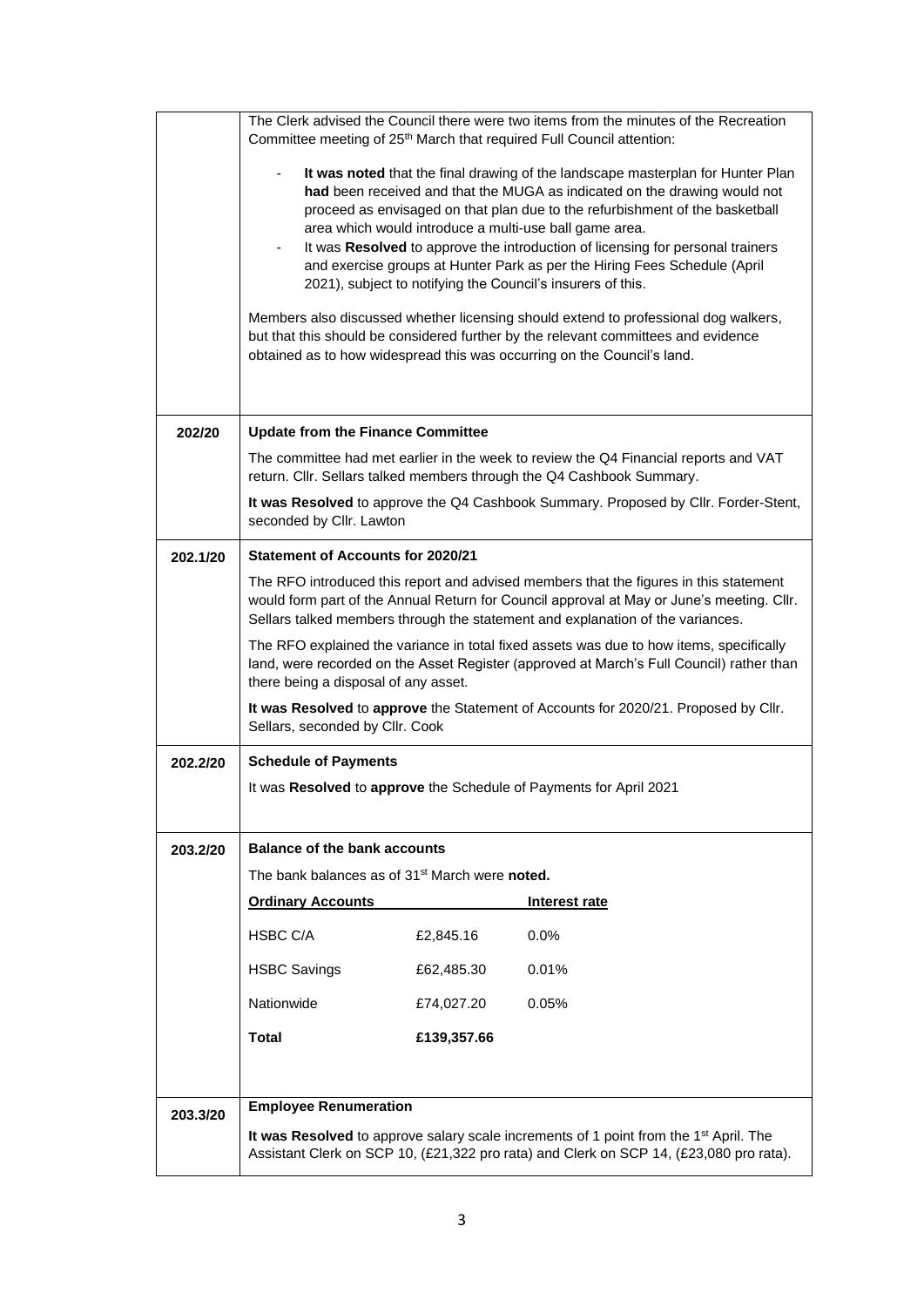|          | Proposed by Cllr. Corcoran, seconded by Cllr. Lawton                                                                                                                                                                                                                                                                                                                                                                                                                                                                                                                                                                                                                                                        |  |
|----------|-------------------------------------------------------------------------------------------------------------------------------------------------------------------------------------------------------------------------------------------------------------------------------------------------------------------------------------------------------------------------------------------------------------------------------------------------------------------------------------------------------------------------------------------------------------------------------------------------------------------------------------------------------------------------------------------------------------|--|
| 203.4/20 | Hunter Park playground tender                                                                                                                                                                                                                                                                                                                                                                                                                                                                                                                                                                                                                                                                               |  |
|          | Members considered a report from the Hunter Park play area working party on the bids<br>that had been received in response to the tender which was advertised for 6 weeks on<br>Contract Finder. Five bids had been received and the working party assessed these<br>against the criteria as set out in the tender specification.                                                                                                                                                                                                                                                                                                                                                                           |  |
|          | The preferred bid contractor has indicated that the work should be completed by the start<br>of school summer holiday with a mid-June start date.                                                                                                                                                                                                                                                                                                                                                                                                                                                                                                                                                           |  |
|          | A member of the public asked whether the public should have been involved in the<br>detailed design of the equipment as had been requested in earlier community<br>consultations on developing the masterplan. Members commented that the two parks<br>community engagement meetings had been very constructive and brought forward ideas<br>for the masterplan for the park, but the detailed design was a Parish Council matter<br>having listened to everyone's views. The design requirements and the tender process<br>had been previously considered at recent meetings of the Parish Council. The designs<br>and timescales could be shared with the community once an appointment has been<br>made. |  |
|          | It was Resolved that the Council proceed with the preferred bid at a cost of<br>£71,365+VAT made up of £24,821 from the Two Parks capital budget, £12,700 from the<br>SDNPA CIL application for the basketball court, £1,844 from replacement equipment<br>capital budget and £32,000 from general reserves. The final detailed design of the work<br>with the contractor to be delegated to the Clerk in consultation with the working party and<br>Recreation Committee. The successful contractor is Playsafe Ltd                                                                                                                                                                                        |  |
|          | Proposed by Cllr. Sellars, seconded by Cllr. Lawton                                                                                                                                                                                                                                                                                                                                                                                                                                                                                                                                                                                                                                                         |  |
|          | All members voted in favour of the motion.                                                                                                                                                                                                                                                                                                                                                                                                                                                                                                                                                                                                                                                                  |  |
| 204/20   | <b>Southampton International Airport</b>                                                                                                                                                                                                                                                                                                                                                                                                                                                                                                                                                                                                                                                                    |  |
|          | CIIr. Mitchell explained that following the grant of permission for the runway extension<br>there were two options; 1) To request a call-in by the Secretary of State as the decision<br>impacted on communities outside of the Local Planning Authority who made the decision<br>and 2) a judicial review, which would be expensive.                                                                                                                                                                                                                                                                                                                                                                       |  |
|          | Cllr. Bronk thanked Cllr. Mitchell for preparing the letter to the Secretary of State and<br>explained he had also written to the South Downs National Park Authority on the matter,<br>however they had declined to support a call in. Cllr. Bronk was disappointed by this<br>response as the operation of the larger aircraft would clearly have an impact on the<br>tranquillity of the National Park in the Twyford area.                                                                                                                                                                                                                                                                              |  |
|          | It was Resolved to approve the call-in request letter to the Secretary of State as written<br>by Cllr. Mitchell.                                                                                                                                                                                                                                                                                                                                                                                                                                                                                                                                                                                            |  |
|          | Proposed by Cllr. Corcoran, seconded by Cllr. Forder-Stent                                                                                                                                                                                                                                                                                                                                                                                                                                                                                                                                                                                                                                                  |  |
| 205/20   | <b>Policy Review</b>                                                                                                                                                                                                                                                                                                                                                                                                                                                                                                                                                                                                                                                                                        |  |
|          | It was Resolved to approve, with no amendments, the Standing Orders, Complaints<br>Policy, and Financial Risk Assessment document.                                                                                                                                                                                                                                                                                                                                                                                                                                                                                                                                                                          |  |
|          | Proposed by Cllr. Lawton, seconded by Cllr. Hill                                                                                                                                                                                                                                                                                                                                                                                                                                                                                                                                                                                                                                                            |  |
| 205/20   | <b>Highways Update</b>                                                                                                                                                                                                                                                                                                                                                                                                                                                                                                                                                                                                                                                                                      |  |
|          | No further items to report                                                                                                                                                                                                                                                                                                                                                                                                                                                                                                                                                                                                                                                                                  |  |
|          |                                                                                                                                                                                                                                                                                                                                                                                                                                                                                                                                                                                                                                                                                                             |  |
| 205.1/20 | <b>Speed Limit Reminder Signs Report</b>                                                                                                                                                                                                                                                                                                                                                                                                                                                                                                                                                                                                                                                                    |  |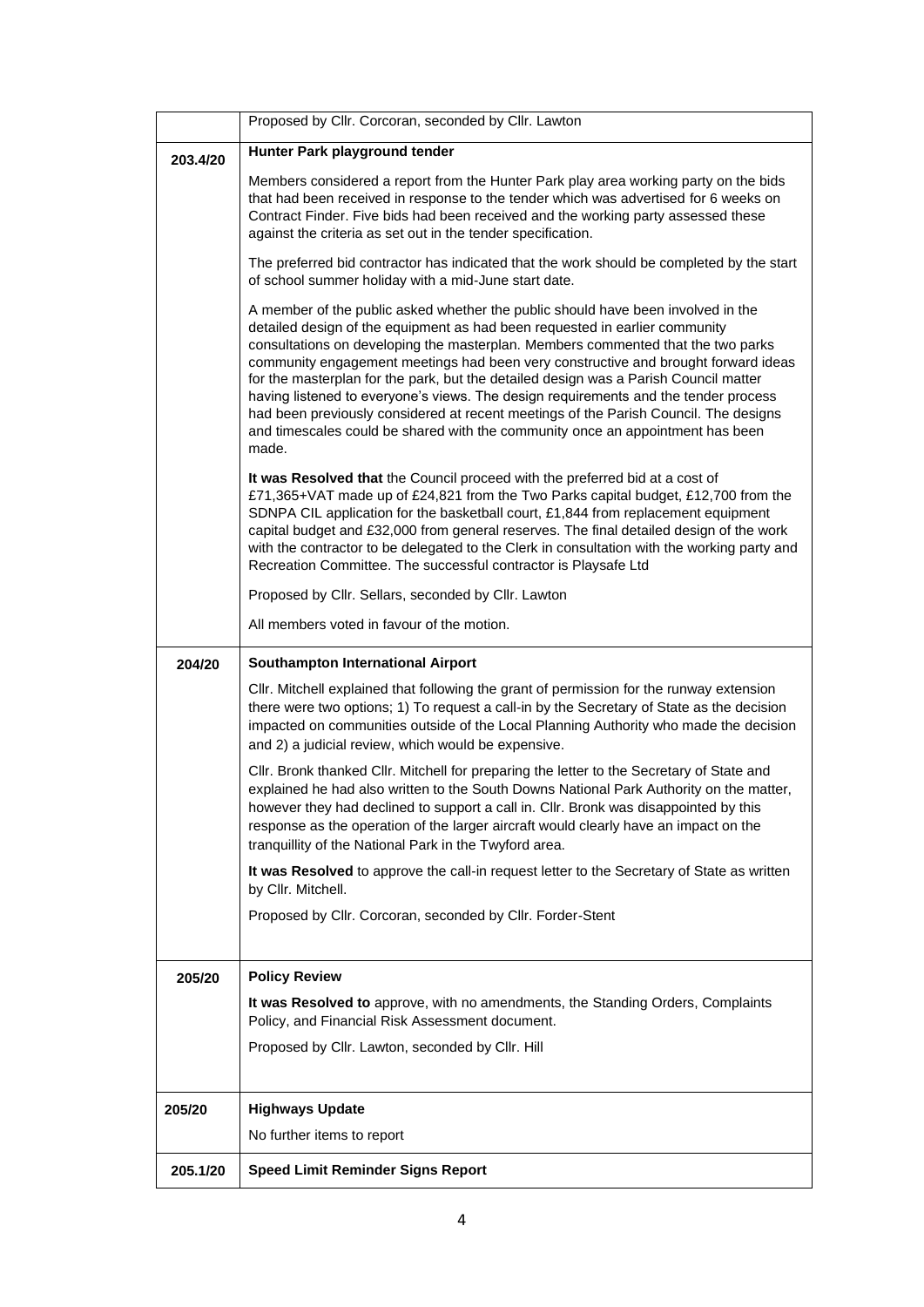|        | The reports were received and noted. Cllr. Bronk thanked the Assistant Clerk for<br>updating the format of the reports. He felt there was sufficient information to take this<br>information to the Police for enforcement consideration. Cllr. Forder-Stent reported that<br>the Police had recently been carrying out enforcement activities on Hazeley Road<br>It was Resolved to approve CIIr. Bronk to liaise with the Police and share the SLR<br>reports.<br>The Clerk provided an update on the request for the new SLR location on Hazeley Road,<br>HCC had advised the cost of new socket would be £600, the Council already has a<br>suitable post. HCC had also suggested an alternative location on the southern side of<br>Hazeley Road and the Clerk indicated this location on a map.<br>CIIr. Bronk asked a question as to whether the SLR could be used on 50mph zones, as<br>he was aware of one near Alresford. The Clerk would seek clarification.<br>It was Resolved to approve the £600 cost for the installation of new socket. This consists<br>of £250 from the revenue budget and £350 from general reserves. Proposed by Cllr.<br>Bronk, seconded by Cllr. Hill |  |
|--------|---------------------------------------------------------------------------------------------------------------------------------------------------------------------------------------------------------------------------------------------------------------------------------------------------------------------------------------------------------------------------------------------------------------------------------------------------------------------------------------------------------------------------------------------------------------------------------------------------------------------------------------------------------------------------------------------------------------------------------------------------------------------------------------------------------------------------------------------------------------------------------------------------------------------------------------------------------------------------------------------------------------------------------------------------------------------------------------------------------------------------------------------------------------------------------------------|--|
| 206/20 | <b>Twyford Gigabit Broadband Initiative</b>                                                                                                                                                                                                                                                                                                                                                                                                                                                                                                                                                                                                                                                                                                                                                                                                                                                                                                                                                                                                                                                                                                                                                 |  |
|        | The Clerk gave an update on an initiative from an informal working group to encourage<br>residents to sign up to the Government's Gigabit Broadband voucher scheme which could<br>fund the rollout of Fibre To The Premises (FTTP) for homes and businesses in Twyford.<br>About 100 people had expressed an interest in the scheme and the Clerk had now<br>collated this information and was awaiting a response from BT Openreach on the<br>estimated costs of rolling out the necessary infrastructure.                                                                                                                                                                                                                                                                                                                                                                                                                                                                                                                                                                                                                                                                                 |  |
|        | The Clerk highlighted that as the Parish Council was acting as the corporate body there<br>was a theoretical situation that it could underwrite any costs of the project that were not<br>meet by the Voucher scheme. However, if this situation were to arise the Council would<br>need to consider that at the time.                                                                                                                                                                                                                                                                                                                                                                                                                                                                                                                                                                                                                                                                                                                                                                                                                                                                      |  |
|        | CIIr. Bronk suggested additional publicity about the scheme could be considered once the<br>costs from Openreach were received and this could be an action for the working group to<br>pick up.                                                                                                                                                                                                                                                                                                                                                                                                                                                                                                                                                                                                                                                                                                                                                                                                                                                                                                                                                                                             |  |
|        | A member of the public said they fully supported the initiative and thanked the Parish<br>Council for progressing the work.                                                                                                                                                                                                                                                                                                                                                                                                                                                                                                                                                                                                                                                                                                                                                                                                                                                                                                                                                                                                                                                                 |  |
|        | It was Resolved for the Clerk to continue to coordinate the work with Openreach and the<br>working group and report back on progress at future Full Council meetings.                                                                                                                                                                                                                                                                                                                                                                                                                                                                                                                                                                                                                                                                                                                                                                                                                                                                                                                                                                                                                       |  |
| 207/20 | <b>Twyford Social Club</b>                                                                                                                                                                                                                                                                                                                                                                                                                                                                                                                                                                                                                                                                                                                                                                                                                                                                                                                                                                                                                                                                                                                                                                  |  |
|        | The Chairman advised there were no substantive updates on this subject.                                                                                                                                                                                                                                                                                                                                                                                                                                                                                                                                                                                                                                                                                                                                                                                                                                                                                                                                                                                                                                                                                                                     |  |
| 208/20 | <b>Project Updates</b>                                                                                                                                                                                                                                                                                                                                                                                                                                                                                                                                                                                                                                                                                                                                                                                                                                                                                                                                                                                                                                                                                                                                                                      |  |
|        | Neighbourhood Plan - Cllr. Corcoran advised that about 15 comments had<br>been received in the current consultation and these will be published on the                                                                                                                                                                                                                                                                                                                                                                                                                                                                                                                                                                                                                                                                                                                                                                                                                                                                                                                                                                                                                                      |  |
|        | SDNPA website very soon. The examiner has been appointed and asked some<br>questions which seem relatively straight forward, and he also advised that the                                                                                                                                                                                                                                                                                                                                                                                                                                                                                                                                                                                                                                                                                                                                                                                                                                                                                                                                                                                                                                   |  |
|        | housing development site landowners are understood to be progressing their<br>plans with development partners.                                                                                                                                                                                                                                                                                                                                                                                                                                                                                                                                                                                                                                                                                                                                                                                                                                                                                                                                                                                                                                                                              |  |
|        | Flood Mitigation and Car Park expansion - there was little to report except to<br>note that the WCC CIL money had been confirmed could be reassigned from the<br>car park project to the FMS scheme.                                                                                                                                                                                                                                                                                                                                                                                                                                                                                                                                                                                                                                                                                                                                                                                                                                                                                                                                                                                        |  |
|        | Two Parks/Hunter Park Strategy - the chairman thanked Cllr. Cook and Cllr.<br>Pullen for their work on the fencing and hedges at Hunter park. Cllr. Pullen<br>advised that he has been in discussions with the Head Teacher at St. Mary's<br>school to develop a wildlife area.                                                                                                                                                                                                                                                                                                                                                                                                                                                                                                                                                                                                                                                                                                                                                                                                                                                                                                             |  |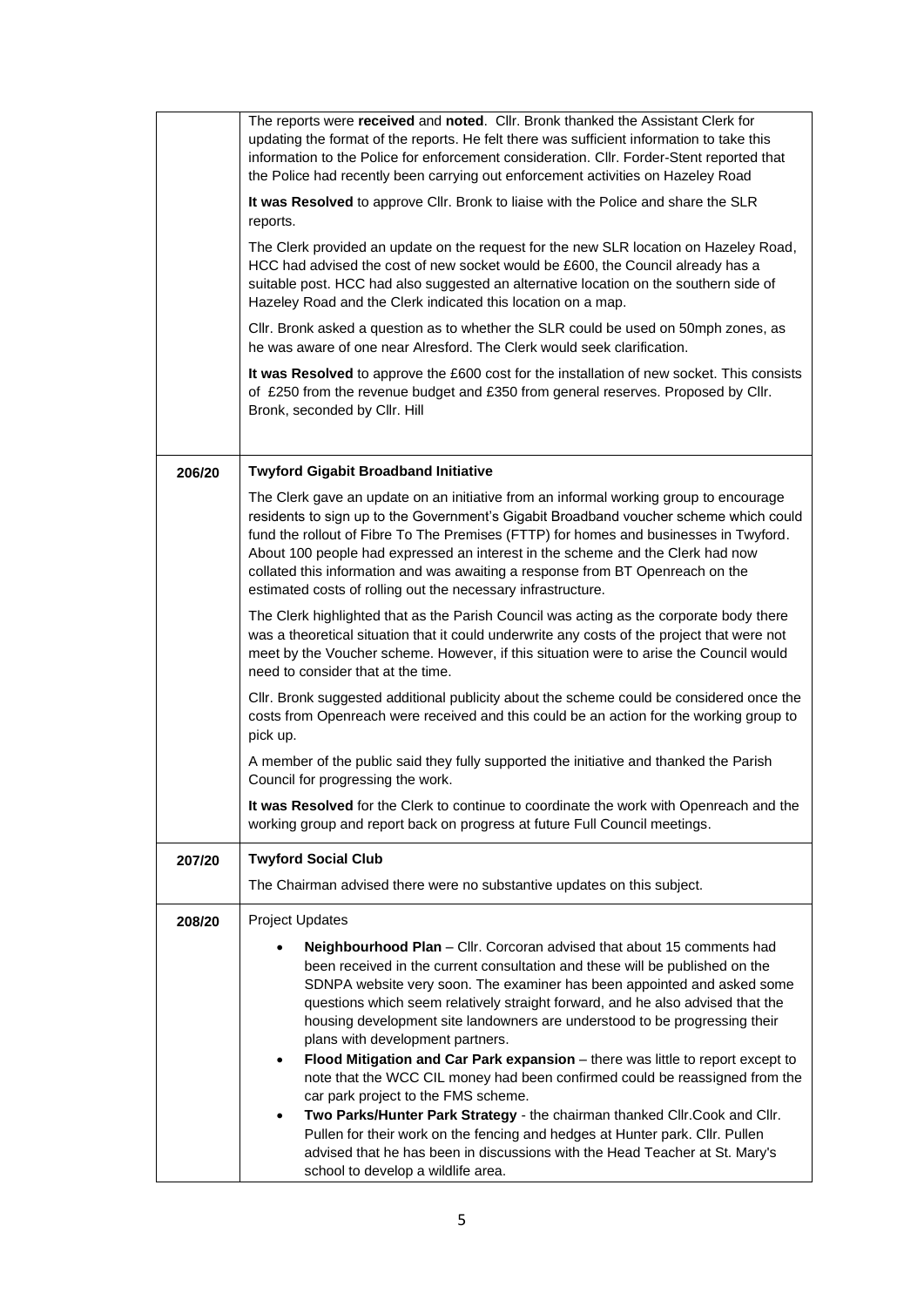|        | Cycleway – Cllr. Corcoran advised that a cost had been received of about<br>$\bullet$<br>£140,000 from the consultants' contractors, however that consultants have still<br>yet to confirm whether the widening of the path of the footway meets the<br>standards required by HCC. Cllr. Corcoran said he needs to meet with HCC to<br>discuss this further. Cllr. Mitchell noted the very poor condition of the footway and<br>wondered whether some HCC maintenance money could be reallocated towards<br>the cycle way project, either way it was critical to get HCC support for this<br>scheme. Cllr. Bronk said he was keen to see the WCC CIL money was being<br>used and he wondered whether a written update could be provided. Cllr. Mitchell<br>advised that the draft feasibility study had been circulated earlier on in the year.<br>CIIr. Cook is keen to talk to HCC Councillors to help this project proceed.<br>Climate Change - Cllr Forder-Stent reported that the group had had a meeting<br>$\bullet$<br>which had focused on plans for the green fair during the summer. |  |  |
|--------|-------------------------------------------------------------------------------------------------------------------------------------------------------------------------------------------------------------------------------------------------------------------------------------------------------------------------------------------------------------------------------------------------------------------------------------------------------------------------------------------------------------------------------------------------------------------------------------------------------------------------------------------------------------------------------------------------------------------------------------------------------------------------------------------------------------------------------------------------------------------------------------------------------------------------------------------------------------------------------------------------------------------------------------------------------------------------------------------------|--|--|
| 209/20 | <b>Response to WeCan Survey</b>                                                                                                                                                                                                                                                                                                                                                                                                                                                                                                                                                                                                                                                                                                                                                                                                                                                                                                                                                                                                                                                                 |  |  |
|        | The survey closing date has passed; however, it has remained open to allow parish<br>councils in the district more time to complete.                                                                                                                                                                                                                                                                                                                                                                                                                                                                                                                                                                                                                                                                                                                                                                                                                                                                                                                                                            |  |  |
|        | It was Resolved to delegate to Cllr. Forder-Stent to complete a draft of survey and<br>circulate responses to members for consideration, before submitting two days after<br>circulating the draft.                                                                                                                                                                                                                                                                                                                                                                                                                                                                                                                                                                                                                                                                                                                                                                                                                                                                                             |  |  |
| 210/20 | <b>Hunter Park Tennis Club</b>                                                                                                                                                                                                                                                                                                                                                                                                                                                                                                                                                                                                                                                                                                                                                                                                                                                                                                                                                                                                                                                                  |  |  |
|        | The HPTCA had written to the Council asking for a payment holiday for the 2021/22 use<br>of the tennis courts due to Covid-19.                                                                                                                                                                                                                                                                                                                                                                                                                                                                                                                                                                                                                                                                                                                                                                                                                                                                                                                                                                  |  |  |
|        | Members discussed the request. The merits of a repayment plan, although thought<br>impractical due to the additional overheads in administration required for what was is<br>peppercorn hire fee. It was also recognised the Council, like most Parish councils, had<br>not received any grants from Government to offset any additional costs due to the<br>pandemic.                                                                                                                                                                                                                                                                                                                                                                                                                                                                                                                                                                                                                                                                                                                          |  |  |
|        | The Council noted that tennis activities were permitted to restart from 29 <sup>th</sup> March 2021<br>meaning a full year of activity should be possible. As the club had not provided any<br>further information to support request, it would be difficult for the Council to agree to a<br>payment holiday.                                                                                                                                                                                                                                                                                                                                                                                                                                                                                                                                                                                                                                                                                                                                                                                  |  |  |
|        | It was Resolved not to agree to a payment holiday for the 2021/22 fee for use of the<br>Tennis Courts due from the Hunter Park Tennis Association.                                                                                                                                                                                                                                                                                                                                                                                                                                                                                                                                                                                                                                                                                                                                                                                                                                                                                                                                              |  |  |
|        | Proposed by Cllr. Corcoran, seconded by Cllr.                                                                                                                                                                                                                                                                                                                                                                                                                                                                                                                                                                                                                                                                                                                                                                                                                                                                                                                                                                                                                                                   |  |  |
|        | Cllr. Cook voted against this motion.                                                                                                                                                                                                                                                                                                                                                                                                                                                                                                                                                                                                                                                                                                                                                                                                                                                                                                                                                                                                                                                           |  |  |
| 211/20 | <b>Berry Meadow and Compton Lock Committee</b>                                                                                                                                                                                                                                                                                                                                                                                                                                                                                                                                                                                                                                                                                                                                                                                                                                                                                                                                                                                                                                                  |  |  |
|        | Cllr. Corcoran gave an update that a production company working for the BBC had been<br>filming in the water Meadows recently and that a flood of the Meadows had taken place<br>the programme will be on BBC Two in the very near future and is called Country Walks.<br>There are some photographs of the event and Cllr. Pullen will arrange for these to go<br>onto the council website.                                                                                                                                                                                                                                                                                                                                                                                                                                                                                                                                                                                                                                                                                                    |  |  |
|        | There is a meeting of the farm committee in June and the committee has also been<br>discussing the repair of a fence on adjacent fields and is in discussions with the<br>landowner. In response to a question about the pile of gravel at Compton lock Cllr.<br>Corcoran indicated that a working party would be required to spread it out in the relevant<br>areas.                                                                                                                                                                                                                                                                                                                                                                                                                                                                                                                                                                                                                                                                                                                           |  |  |
|        | The Chairman advised members that the security company the council used last year to<br>carry out patrols is unavailable this year and he will keep a watching review on the                                                                                                                                                                                                                                                                                                                                                                                                                                                                                                                                                                                                                                                                                                                                                                                                                                                                                                                    |  |  |